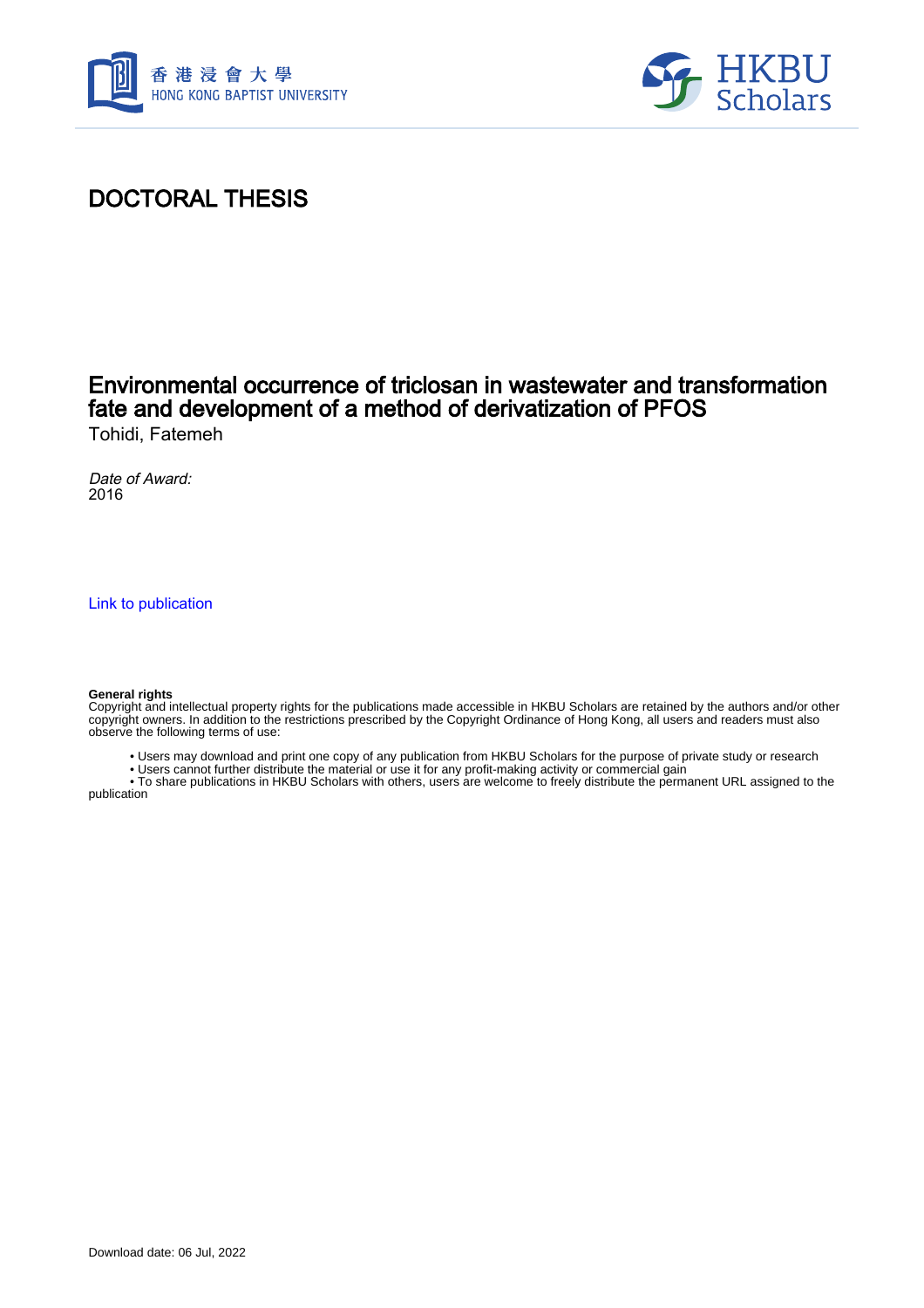### **Abstract**

Triclosan (TCS) as an antimicrobial agent in a variety of consumer products has drawn environmental and health care scientist's attention for over 40 years as it has been widely detected in environment. Once released to the environment, TCS can easily transfer to water bodies and soil due to its fair solubility and hydrophobicity. TCS is not considered as a toxic compound. However, two main reasons have bolded TCS occurrence important in the environment. Firstly, TCS can easily adsorb to and accumulate in the media possessing organic matter such as sludge, soli or tissue. Secondly, TCS can degrade/transform to other compounds with higher potential toxicity and persistency. While many degradation products have been observed in certain circumstances, the main easily-formed products can be pointed as 2,4-dichlorophenol (2,4-DCP), 2,8-dichlorodibenzoparadioxin (2,8-DCDD) and methyl triclosan (MTCS). 2,4-DCP is listed as the priority toxic pollutant by US Environmental Protection Agency. 2,8-DCDD is a member of dioxin family with a recently reported relative potency factor of  $1 \times 10^{-4}$ . This compound is suspected to transform to higher chlorinated dioxins when exposed to light or chlorine. MTCS, resulted from microbial methylation of TCS, has received much attention recently due to its persistency.

Although TCS has been studied vastly, it`s fate and behavior in wastewater and sludge as the first receiver in the environment has not been investigated deeply so far. In this research, attempt was done to answer some so far unanswered questions such as whether i) TCS occurrence is consistent within a single STP and between different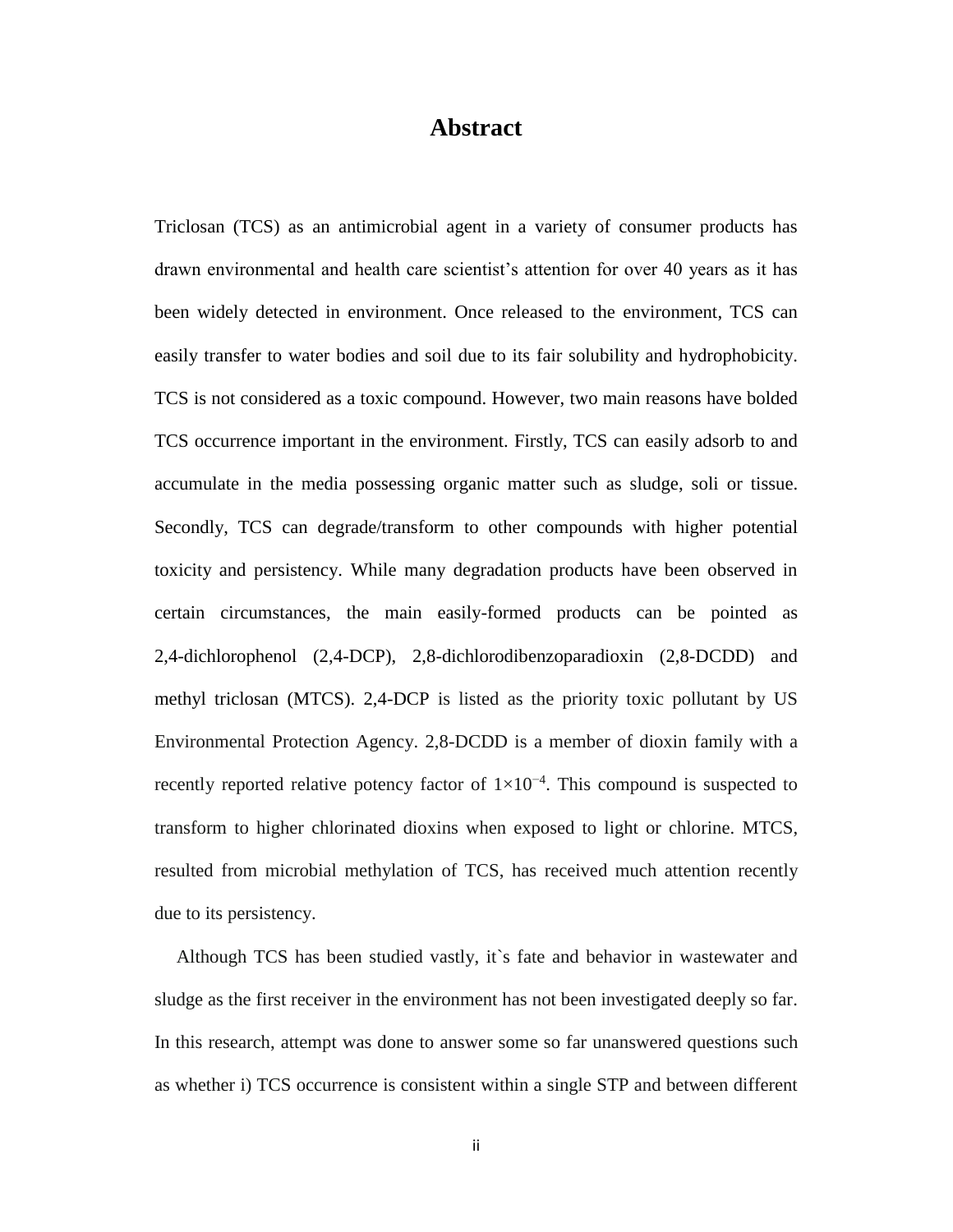STPs, ii) TCS transformation is a factor of wastewater and sludge treatment, iii) TCS degradation occurs in aerobic/anaerobic sludge digestion, iv) TCS adsorption is predictable and obeys any equilibrium and kinetics model.

Two gas chromatography-mass spectrometry (GC-MS) based-methods were successfully developed for determination of TCS, 2,4-DCP, 2,8-DCDD and MTCS in wastewater and sludge. In the first method, liquid-liquid extraction (LLE) and silica column chromatography were applied for the extraction and cleanup of wastewater. In the second method, accelerated solvent extraction (ASE) and multilayer silica column chromatography were employed for the extraction and cleanup of sludge. For validation purpose, the methods were successfully applied to wastewater and sludge samples from three different municipal sewage treatment plants (STPs) in Hong Kong. Satisfactory mean recoveries for all target compounds were obtained as over 82% and 84% for wastewater and sludge samples, respectively. TCS degradation products were detected based on the treatment practice. 2,8-DCDD was detected in the plant utilizing UV disinfection at the mean level of  $20.3(\pm 4.8)$  ng.L<sup>-1</sup>. 2,4-DCP was identified in chemically enhanced primary treatment (CEPT) applying chlorine disinfection at the mean level of  $64.5(\pm 4.5)$  ng.L<sup>-1</sup>. Besides, MTCS was detected in the wastewater collected after biological treatment  $33.3(\pm 3.4)$  ng.L<sup>-1</sup> as well as in sludge samples that have undergone aerobic digestion at the mean level of 266.1  $(\pm 14.2)$  ng.g<sup>-1</sup> dry weight (d.w.).

Mass balance of TCS in three STPs and the extent of TCS transformation to the degradation compounds were investigated and adsorption behavior of some of the occurred compounds was studied. Moreover, TCS fate was probed in full scale plant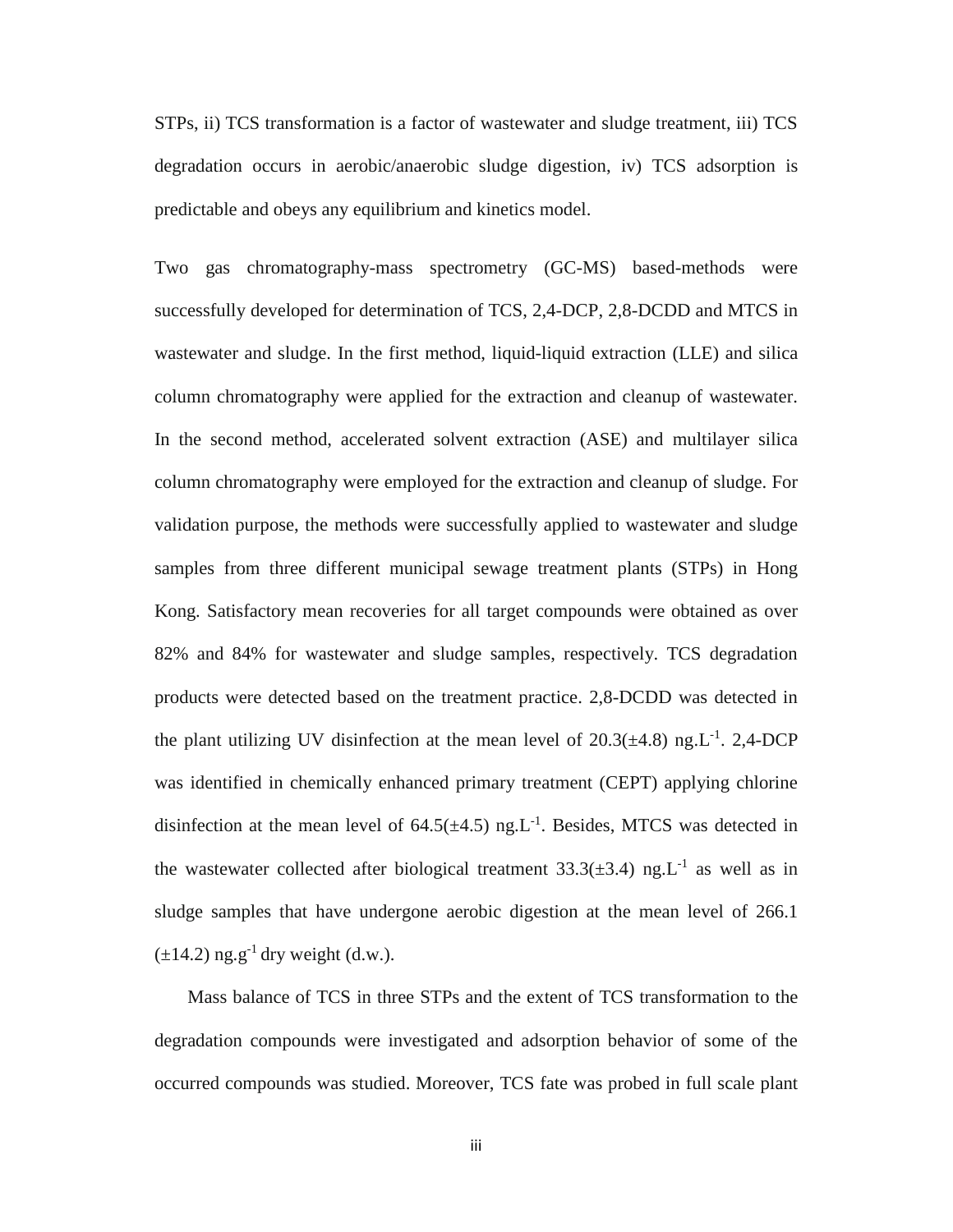during wastewater and sludge aerobic/anaerobic treatment condition. Finally few correlations were investigated. For STP (I), 77.6% of the entering TCS mass flux to the plant was directly discharged to the receiving environment. The mass that was settled along the sludge underwent aerobic digestion treatment of which 52.2% was aerobically degraded in the digester. However 5.4% of the TCS in the sludge was observed to be transformed to MTCS and 47.8% was remained in the dewatered sludge to be disposed to landfill. TCS elimination in STP (II) wastewater treatment was 25.5%. Chlorination could cause 5.3% of TCS loss during disinfection process. Nevertheless, still 68.7% of the loading TCS was discharged to the environment through wastewater. TCS mass flux in pretreatment and post treatment sludge was almost constant. For STP (III), 14.2% and 8% of initial TCS mass flux was adsorbed to primary and secondary sludge, respectively. Mass balance between TCS lost in the biological treatment, the mass adsorbed to the sludge and the effluent revealed that 44.0% of the initial TCS mass flux was biodegraded in biological treatment of which 19.8% was transformed to MTCS. In addition, 10.3% of TCS mass was lost in UV irradiation disinfection unit of which 90.8% was transformed to 2,8-DCDD. Significant TCS mass loss (20.6%) was observed in anaerobic digestion of sludge and the remaining mass in dewatered sludge was disposed to landfill. No other degradation product was observed in the dewatered sludge except MTCS that showed insignificant change in mass flux after anaerobic digestion.  $K_d$  values were calculated for TCS, MTCS and 2,4-DCP for the first time based on the concentration of target compound in liquid and solid phase. Moreover, temporal-based variation of TCS and its degradation products were statistically proved. A relationship was attributed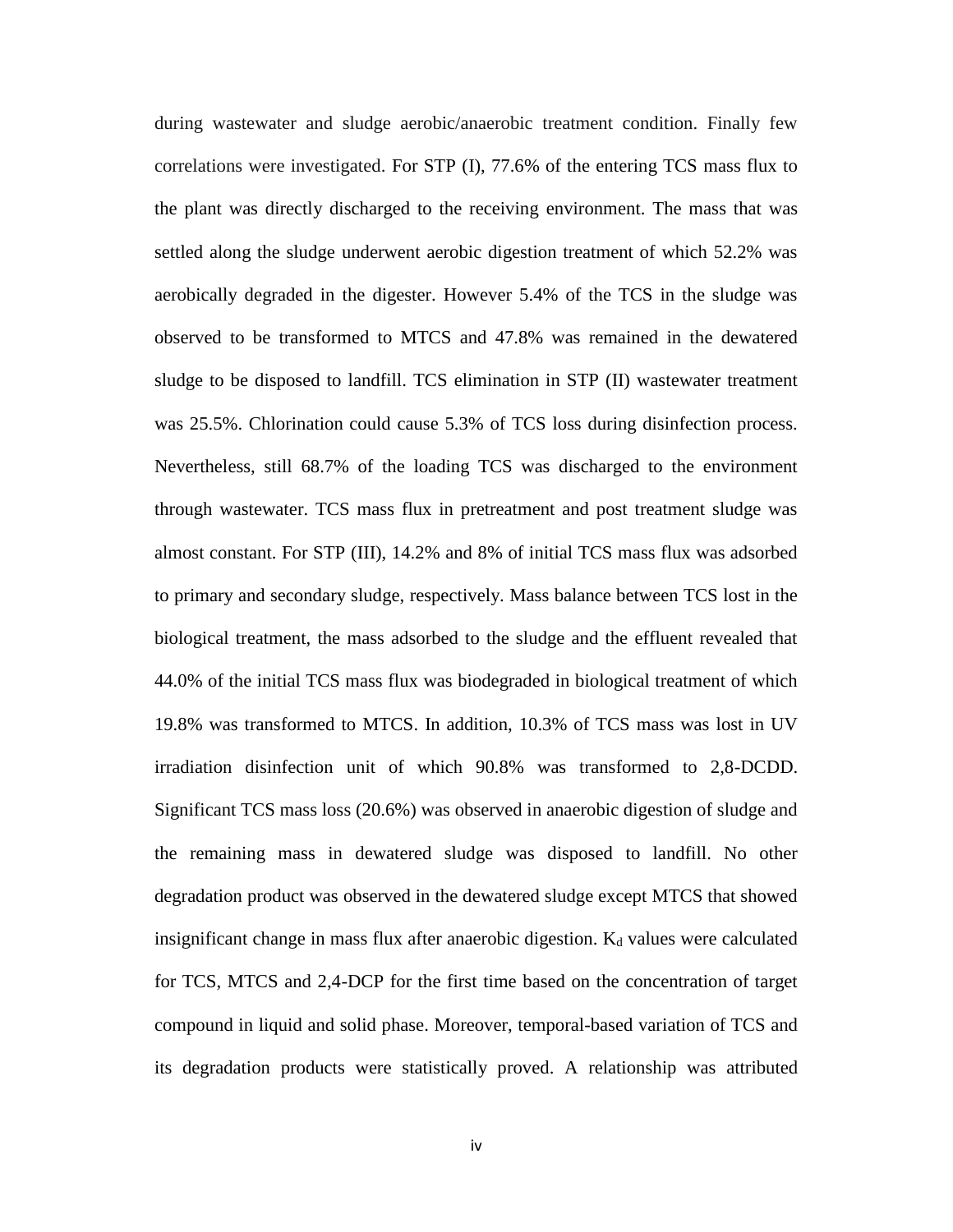between TCS fraction adsorbed to the particulates in raw wastewater and elimination efficiency in primary treatment  $(r = 0.83, 0.66$  and 0.87 for STP (I), (II) and (III), respectively).

Adsorption behavior of TCS, 2,4-DCP and MTCS to primary and secondary sludge was investigated. For this purpose, a simple and efficient GC-MS-based method was developed for simultaneous determination of TCS, MTCS and 2,4-DCP in wastewater. Batch experiments were carried out and effect of various parameters such as pH, temperature and sludge concentration were studied. Three isotherm models, Linear, Freundlich and Langmuir were examined to fit the adsorption data. Amongst, Linear and Freundlich isotherm models were able to describe the system behavior well while Langmuir isotherm model did not exhibit satisfactory result. Relevant  $K_d$ values were derived for three compounds and were compared to the full scale. Pseudo-first and second order kinetics models were applied to describe the kinetic data. Pseudo-second order kinetic was found to fit well over the range of applied initial concentrations based on the regression coefficients and the relative error for the calculated equilibrium sorption capacity which implied the sorption of TCS, MTCS and 2,4-DCP onto the inactivated dried sludge proceeds predominantly through a pseudo-second order kinetics.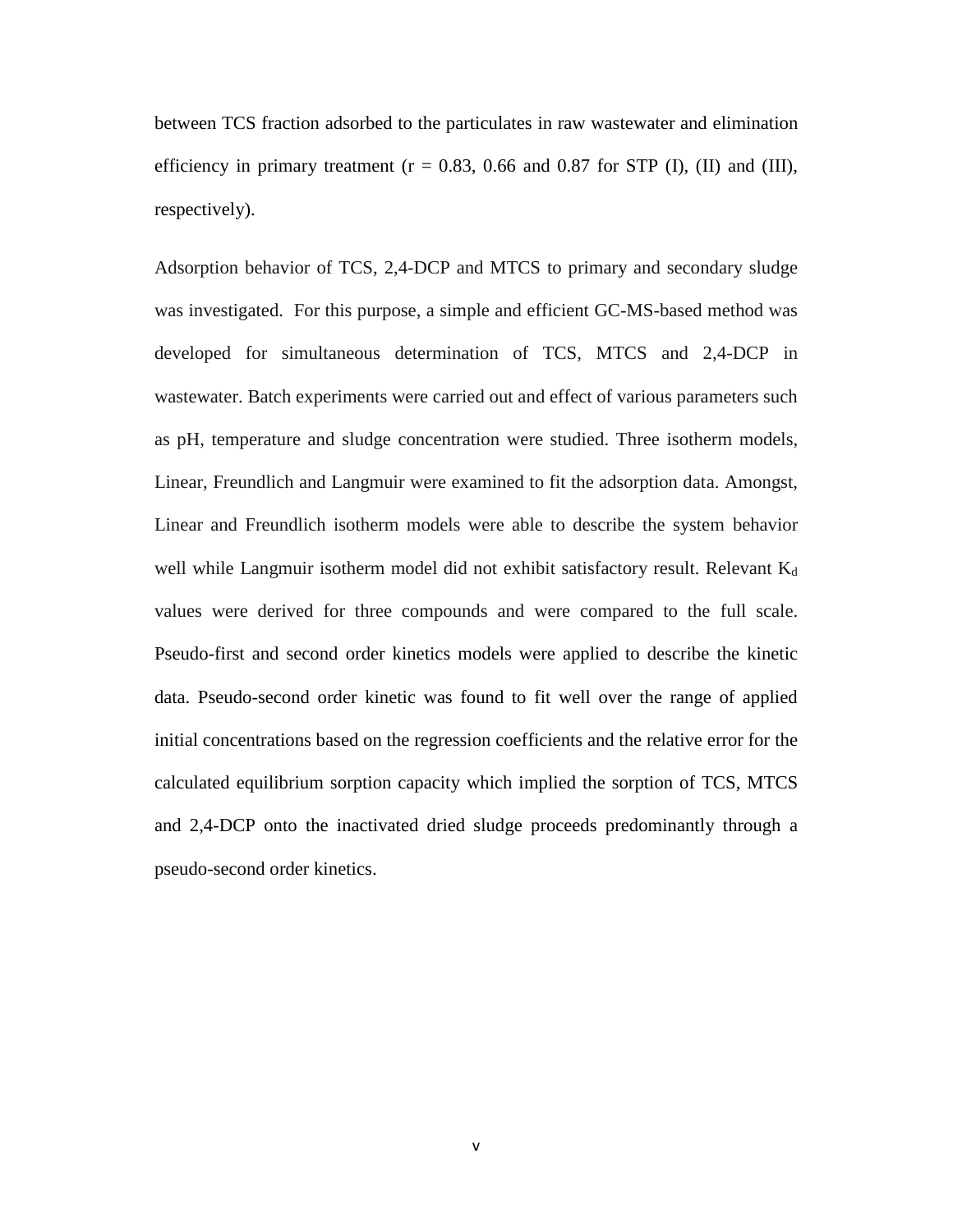## **Table of Content**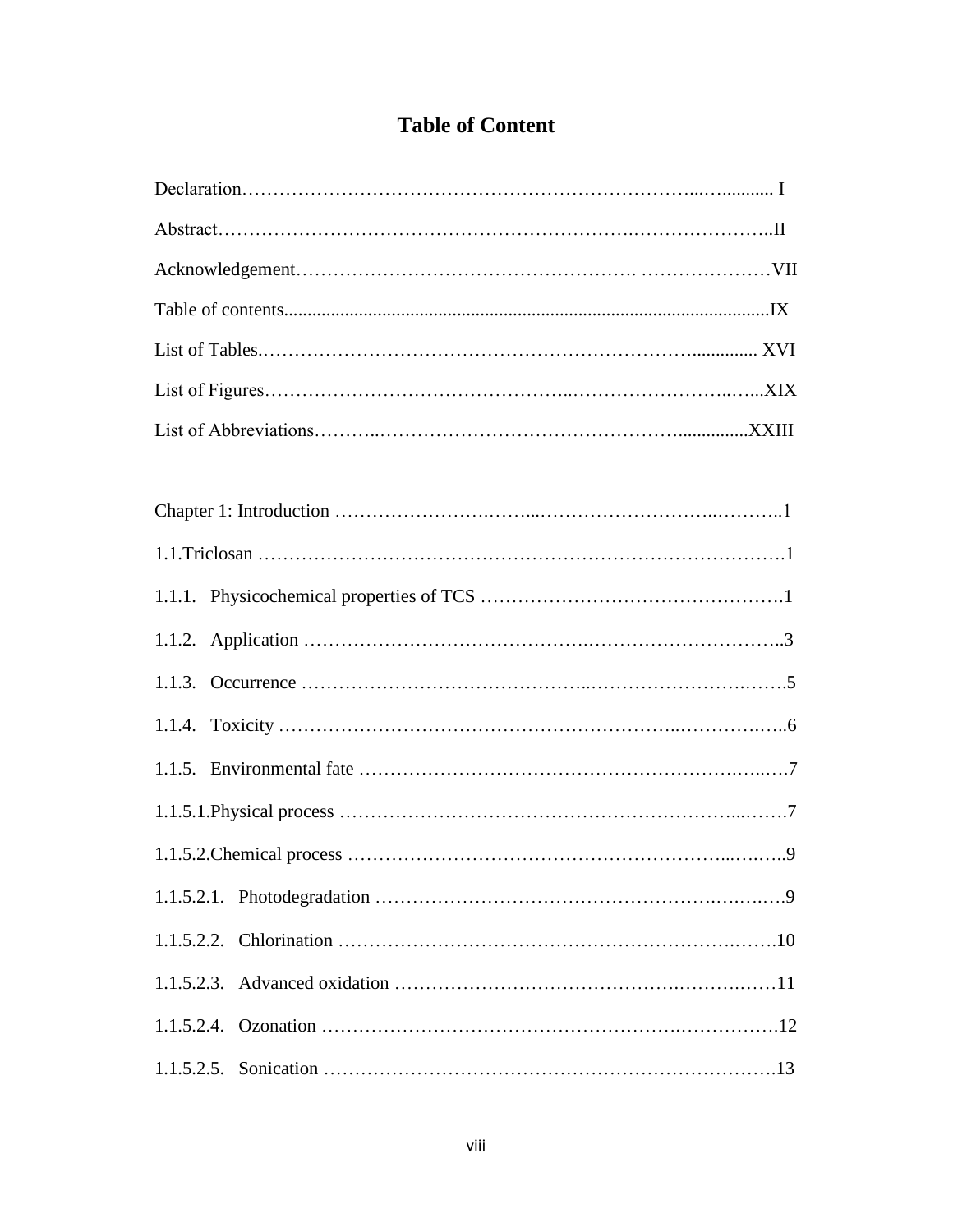| Chapter 2: development of GC-MS based methods for simultaneous determination of |  |
|---------------------------------------------------------------------------------|--|
|                                                                                 |  |
|                                                                                 |  |
|                                                                                 |  |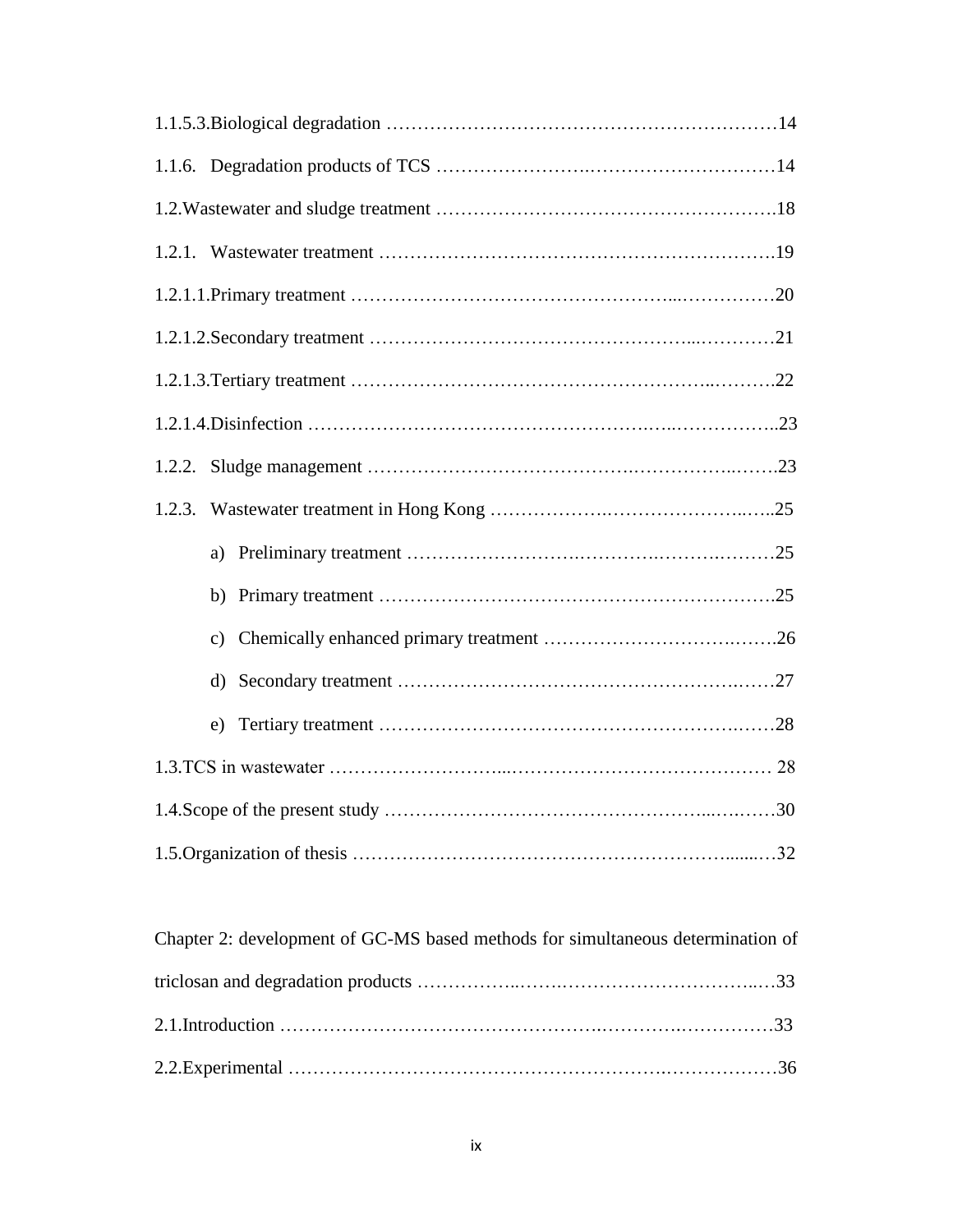| 2.2.2 Development of a method for simultaneous determination of triclosan and |
|-------------------------------------------------------------------------------|
|                                                                               |
|                                                                               |
|                                                                               |
|                                                                               |
| 2.2.3. Development of a method for determination of TCS, MTCS, 2,8-DCDD and   |
|                                                                               |
|                                                                               |
|                                                                               |
|                                                                               |
|                                                                               |
|                                                                               |
|                                                                               |
|                                                                               |
|                                                                               |
| 2.3.4. Method Detection limit.<br>.58                                         |
|                                                                               |
|                                                                               |
|                                                                               |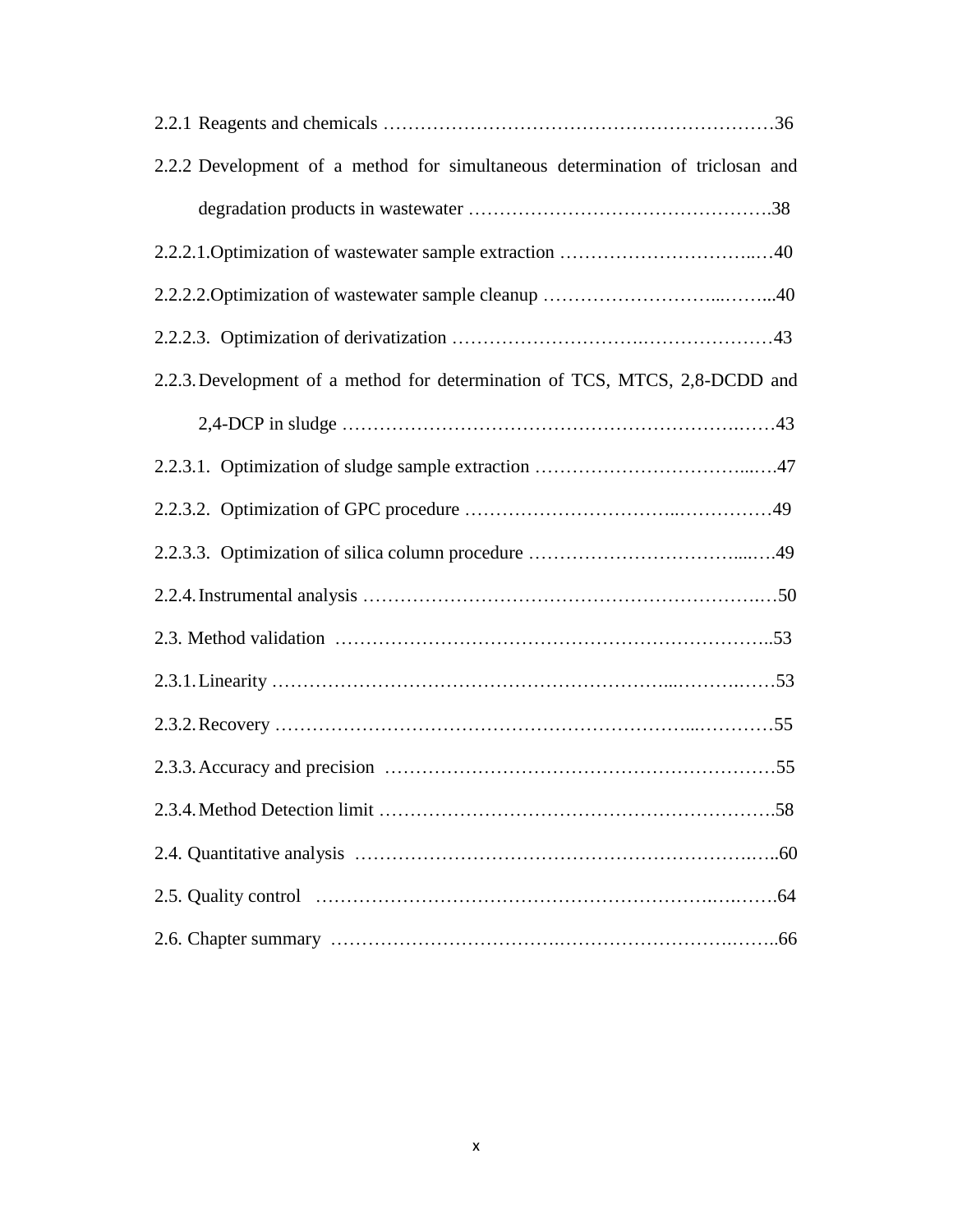| Chapter 3: Application of developed methods in determination of TCS and         |  |
|---------------------------------------------------------------------------------|--|
|                                                                                 |  |
|                                                                                 |  |
|                                                                                 |  |
|                                                                                 |  |
| 3.4. Analysis of transformation/degradation products in was tewaters and sludge |  |
|                                                                                 |  |
|                                                                                 |  |

| Chapter 4: Fate and mass balance of triclosan and its degradation products:        |
|------------------------------------------------------------------------------------|
| comparison of three different types of wastewater treatments and aerobic/anaerobic |
|                                                                                    |
|                                                                                    |
|                                                                                    |
|                                                                                    |
|                                                                                    |
|                                                                                    |
|                                                                                    |
|                                                                                    |
|                                                                                    |
|                                                                                    |
|                                                                                    |
|                                                                                    |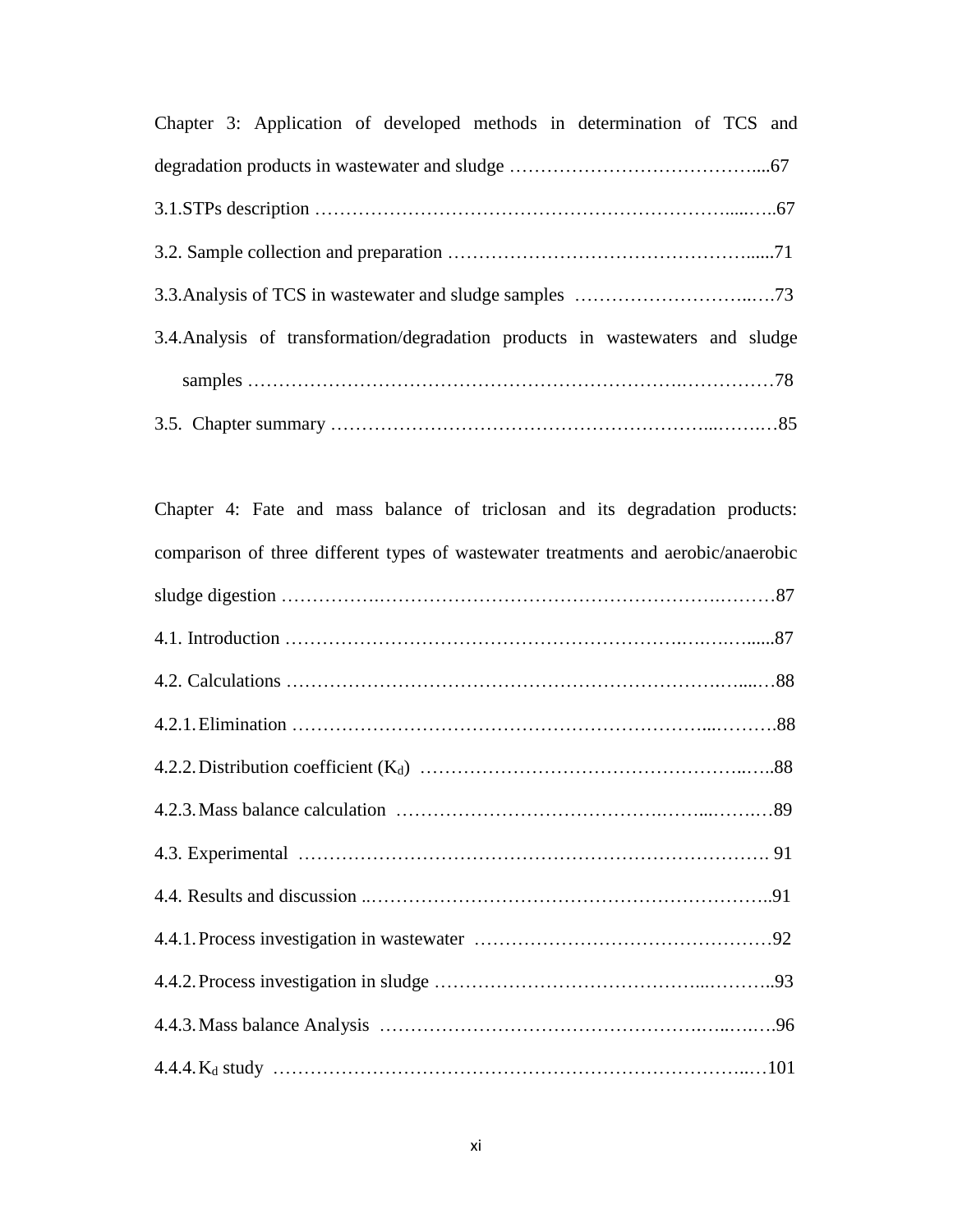| 4.4.6. Relationship between distribution of TCS adsorbed to the particulates in raw |
|-------------------------------------------------------------------------------------|
|                                                                                     |
| 4.4.7. Comparison between mass flux in water phase of primary sludge and effluent   |
|                                                                                     |
|                                                                                     |

| Chapter 5: Sorption of TCS and degradation products to sludge, kinetics and  |  |
|------------------------------------------------------------------------------|--|
|                                                                              |  |
|                                                                              |  |
|                                                                              |  |
|                                                                              |  |
|                                                                              |  |
|                                                                              |  |
|                                                                              |  |
|                                                                              |  |
|                                                                              |  |
| 5.2.2. Development of a method for determination of TCS, 2,4-DCP and MTCS in |  |
|                                                                              |  |
|                                                                              |  |
|                                                                              |  |
|                                                                              |  |
|                                                                              |  |